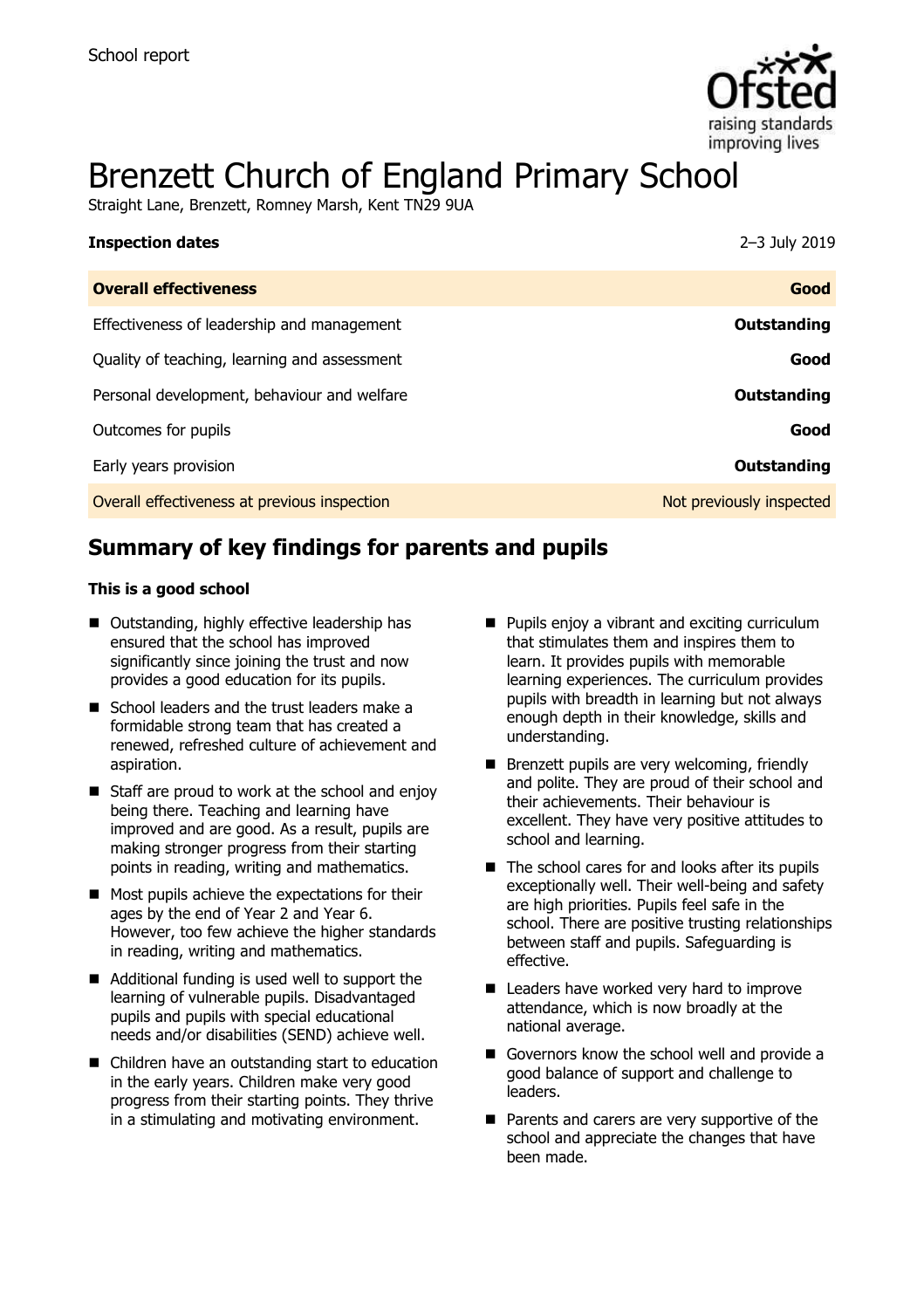

## **Full report**

### **What does the school need to do to improve further?**

- As leaders further develop the curriculum, ensure that it provides opportunities for pupils to deepen their knowledge, skills and understanding.
- Raise attainment and ensure that more pupils from all groups achieve higher standards.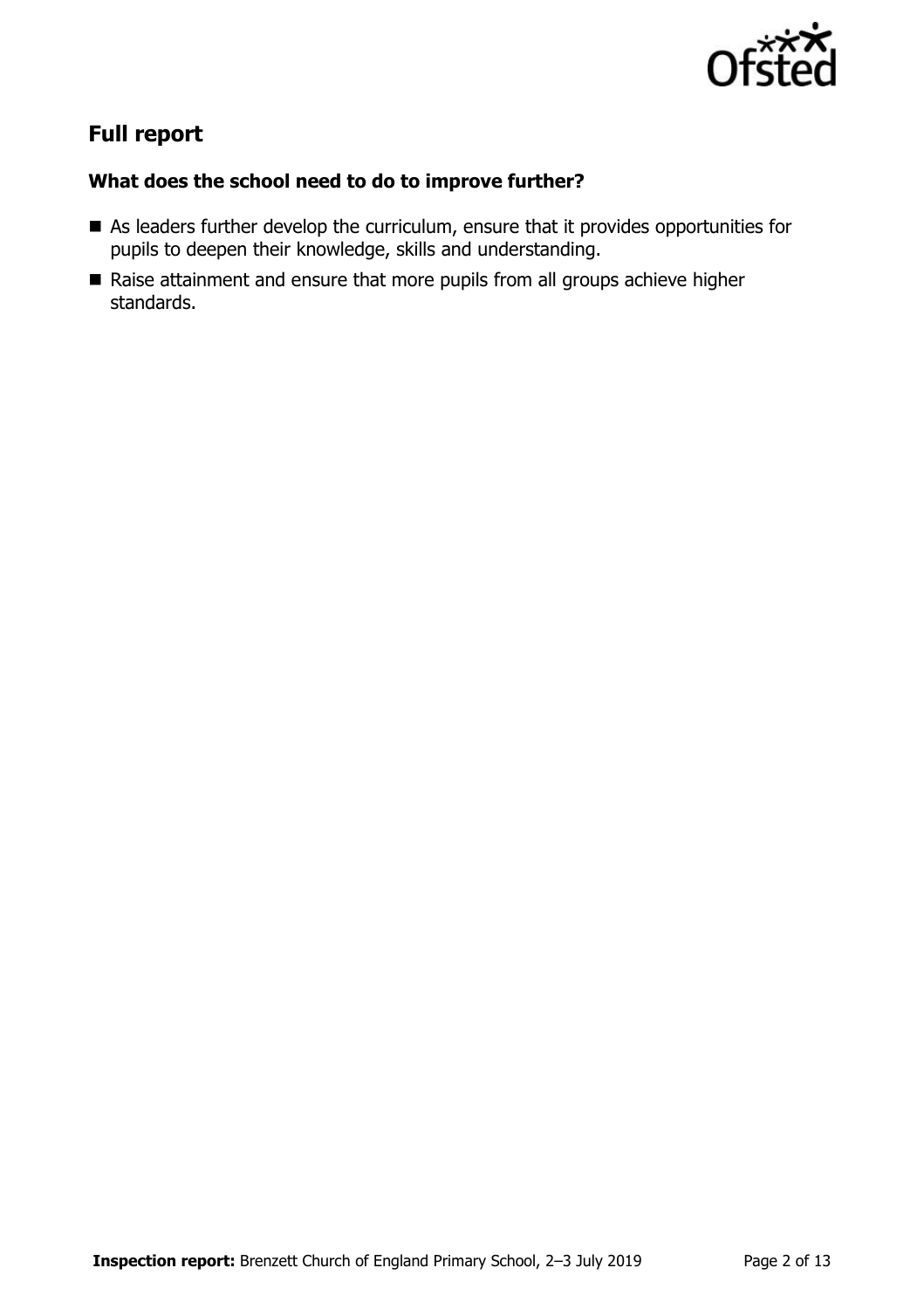

## **Inspection judgements**

#### **Effectiveness of leadership and management Constanding**

- The commitment of the head of school and the executive headteacher to providing the best possible education for pupils is very strongly reflected in the united sense of purpose, determination and collaborative leadership of all the senior leaders, from the partner school and the trust.
- Since becoming an academy, high expectations, ambition and the pursuit of excellence have been shared by leaders at all levels. There is no complacency, but a relentless determination to build on current successes and secure further improvement.
- Many parents commented on the changes. One parent wrote:

'The last two years have shown a massive improvement. Now all the teaching staff have settled I feel both my children are happy and making very good progress. It's a lovely school with a very supportive team. I can't praise the staff enough.'

- Improvements are evident, not least in the very culture and ethos of the school. It is a strikingly inclusive school. Everyone shares the head of school's belief and unwavering determination that all pupils can achieve and that it is for the school to meet every child's needs for this to be realised. There is also a commitment to providing the best for families and the community.
- **Parents are very positive and supportive of the leadership and the opportunities offered** to their children. One parent's comment, echoed by several parents, was: 'All the staff have worked incredibly hard to get the school back on track and it is now a wonderful, positive place for our child to attend.'
- The quality of teaching and learning remains a constant focus, and outcomes for pupils are improving. The collaborative culture that pervades the school is exceptionally strong and clearly benefits staff and pupils. There is a tight network of support, coaching and mentoring.
- Senior leaders are outward looking and look to the latest educational research to inform decision making. The head of school is very actively involved in working with other professionals.
- All staff, in responding to Ofsted's survey, expressed their confidence in the leadership. They are proud to work at the school and feel well supported. Staff value the highquality professional development opportunities available to them to enhance and develop their skills. Sharing expertise extends across and beyond the trust. Senior leaders set great store in developing leadership skills.
- Leaders know the school's strengths and weaker aspects of the school extremely well, through incisive and effective checks on the quality of teaching and learning, and on pupils' progress. As a result, priorities are correctly identified, and detailed plans for further improvement are established.
- Vulnerable pupils are supported extremely well and leaders work productively with parents, staff and other agencies when appropriate. There is an uncompromising commitment to these pupils doing at least as well as their peers, through appropriate support. Expert and skilled leadership by the head of school of the provision for pupils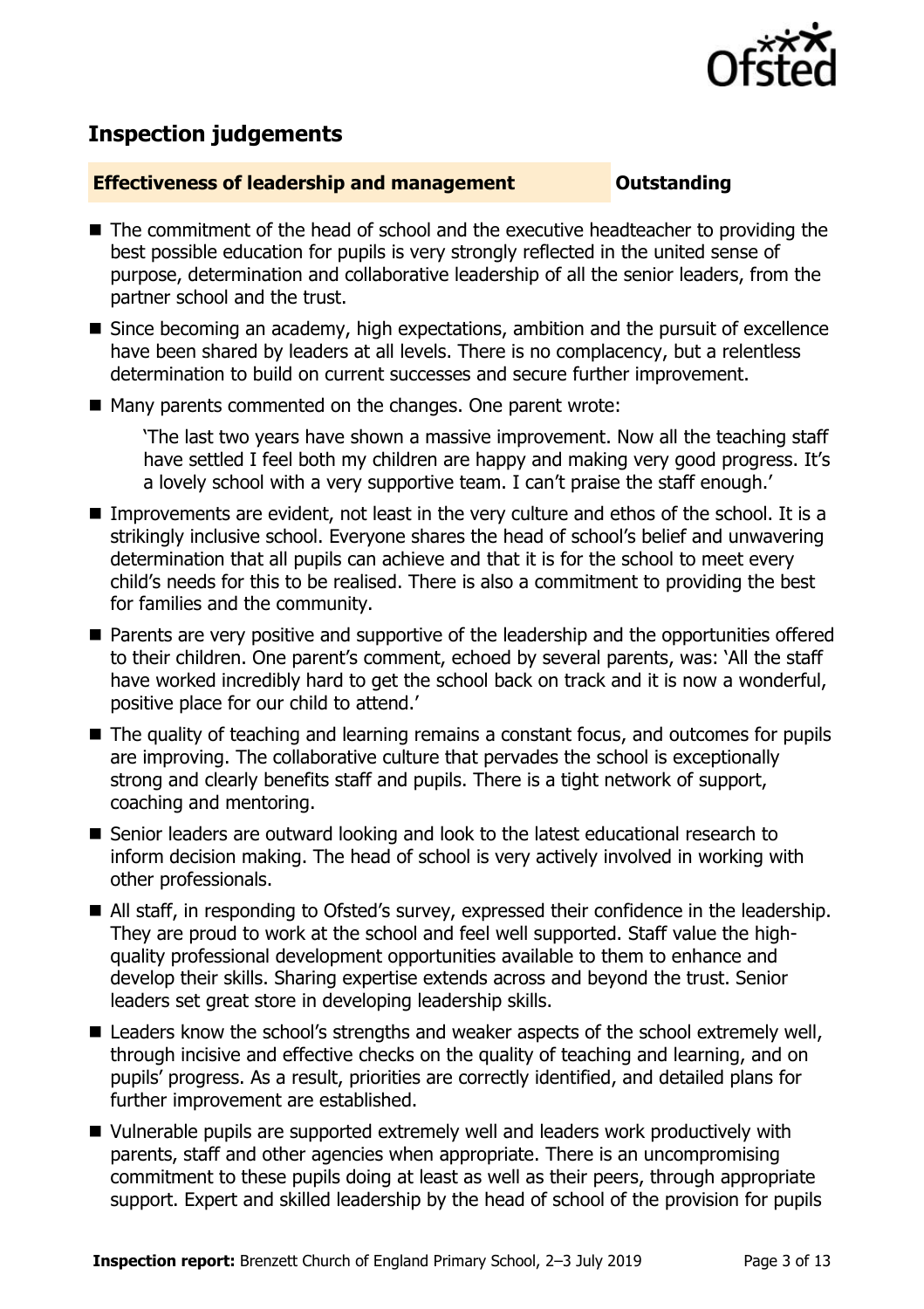

with SEND ensures that teachers are very responsive to individual needs.

- Additional funding is used very well. Potential barriers to learning for disadvantaged pupils are identified and actions are taken to reduce or overcome these. As a result, disadvantaged pupils currently in the school are making good progress academically and in their personal development. The sports funding is used very effectively to increase pupils' skills and engagement in sports and exercise and promote healthy lifestyles so that pupils make good choices.
- The school's Christian values of friendship, trust, compassion, forgiveness, community and respect are woven into school life and have a demonstrable impact on its culture and ethos. Pupils' spiritual, moral, social and cultural development and the promotion of fundamental British values permeate everything the school does.
- The curriculum is central to pupils' increased enjoyment of the school and their improving outcomes. It is an ambitious, innovative curriculum that is coherently planned. A display in the library shows an overview of the progression in knowledge and skills for all the subjects. Pupils demonstrate that they understand how it all fits together by talking about it. It is a broad and balanced curriculum that is planned very carefully to engage all pupils. Leaders are rightly developing the curriculum further, as there is breadth but not always sufficient depth to learning.
- **Pupils have opportunities to participate in a wealth of experiences and develop curious,** enquiring minds. The Forest School is an exceptionally strong resource run by a fully trained member of staff. Music has a very high profile. Clubs, visits and visitors enrich the curriculum, as does the community focus. These activities motivate pupils and make a significant contribution to their personal and academic development by broadening their horizons and raising their aspirations.

### **Governance of the school**

- Governors know the school very well. They have a range of skills that enable them to support the school effectively and challenge leaders appropriately.
- The local governing board is fully accountable to trustees and is challenged and held to account by them. In turn, they hold school leaders to account for the school's performance.
- Governors share the ambition and aspiration for the school and its pupils and work very effectively with trust members, senior leaders and staff.
- Governors are well informed by senior leaders and through their own monitoring work. Information about pupils' progress is scrutinised and probing questions are asked.
- Governors have oversight of additional funding, ensuring it is used effectively to make a difference for pupils.

### **Safeguarding**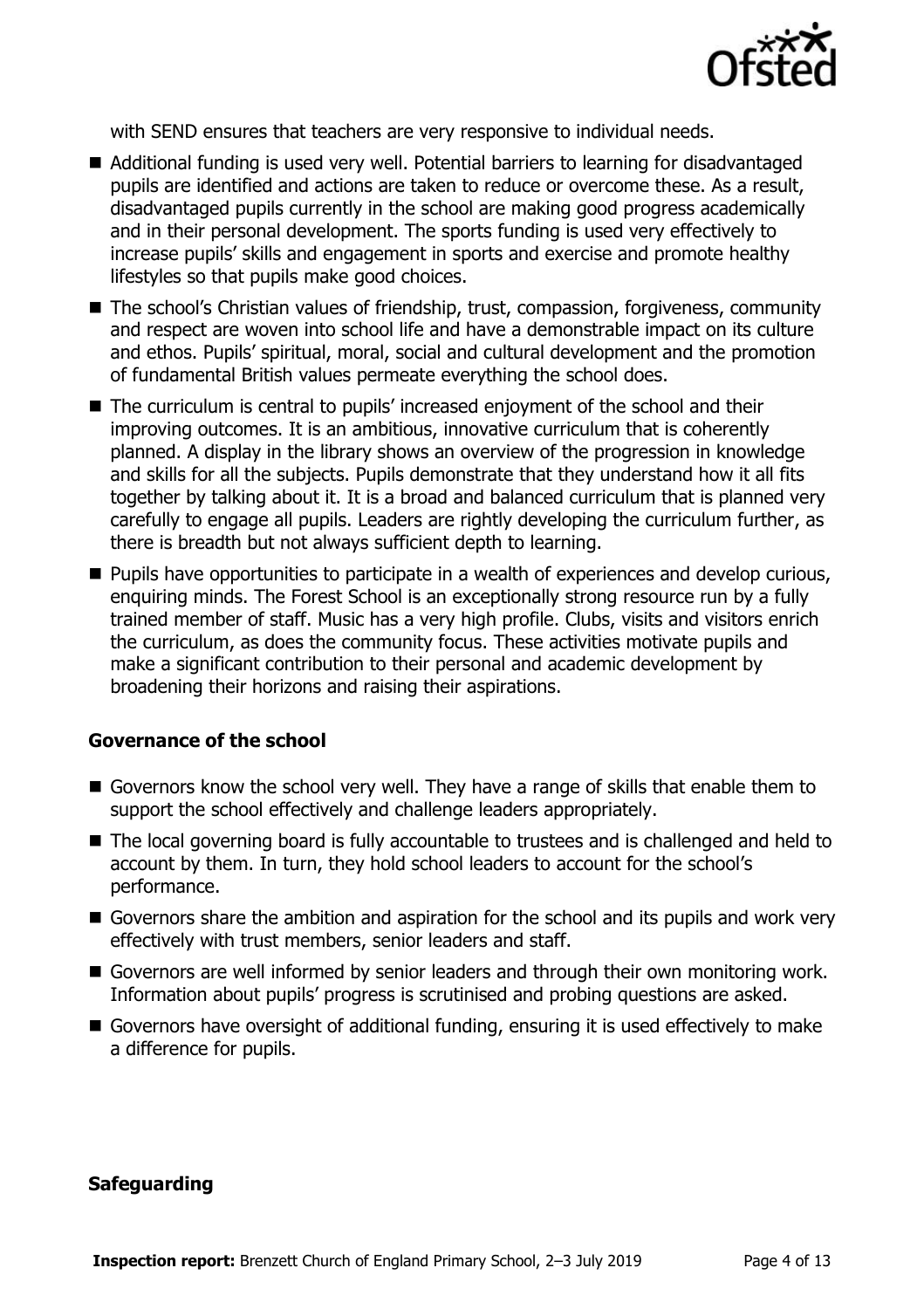

- $\blacksquare$  The arrangements for safeguarding are effective.
- There is a strong culture of safeguarding in the school.
- The training for all staff is up to date and everyone is fully aware of their responsibilities to protect pupils and keep them safe.
- **Procedures are well established and staff know what to do to identify, report and** record any concerns. They are vigilant in doing so.
- Efficient and well-organised records are kept. This means that information can be shared quickly with external agencies should the need arise, so that pupils receive appropriate and timely help. Recruitment checks are completed on all adults who work with the pupils.
- **Pupils say they feel safe in the school, and staff and parents agree that the school** keeps pupils safe. Pupils are encouraged and taught to be responsible for their own safety too. They are encouraged to take considered and sensible risks, while being fully aware of the boundaries that are not to be crossed. This is very evident when pupils are in the Forest School.
- Comprehensive risk assessments are carried out in the school and for the many trips that are made.

#### **Quality of teaching, learning and assessment Good**

- The quality of teaching has improved. Senior leaders have provided effective support by providing excellent role models and individual coaching. Teaching assistants generally work closely with teachers and make a good contribution to pupils' learning.
- **Pupils clearly enjoy learning and attempt to learn new skills with enthusiasm, even** though this is quite challenging for some. Pupils are very supportive of each other in their learning and work together well. Leaders have set great store in developing pupils' self-esteem and resilience, so that they are more skilled as learners across the whole curriculum.
- Teachers have good subject knowledge and good questioning skills, which they use well to check on pupils' understanding and clarify any misconceptions. Teachers are increasingly skilled at helping pupils build their knowledge by remembering what they have already learned. Pupils benefit from teachers' subject specialisms, such as in music.
- Teachers know their pupils very well and make sure that they plan learning activities that engage and motivate pupils and meet their individual needs as well as their interests.
- **Pupils said that teachers help them learn. They are secure in the knowledge that** teachers will help them if they do not understand or are stuck.
- In mathematics, a consistent approach to teaching has helped strengthen pupils' progress. Pupils say they enjoy mathematics and that it is fun. Pupils are developing their mathematical reasoning skills and are becoming increasingly adept at explaining their thinking.
- **Phonics skills are taught using the agreed phonics programme. Teachers follow this**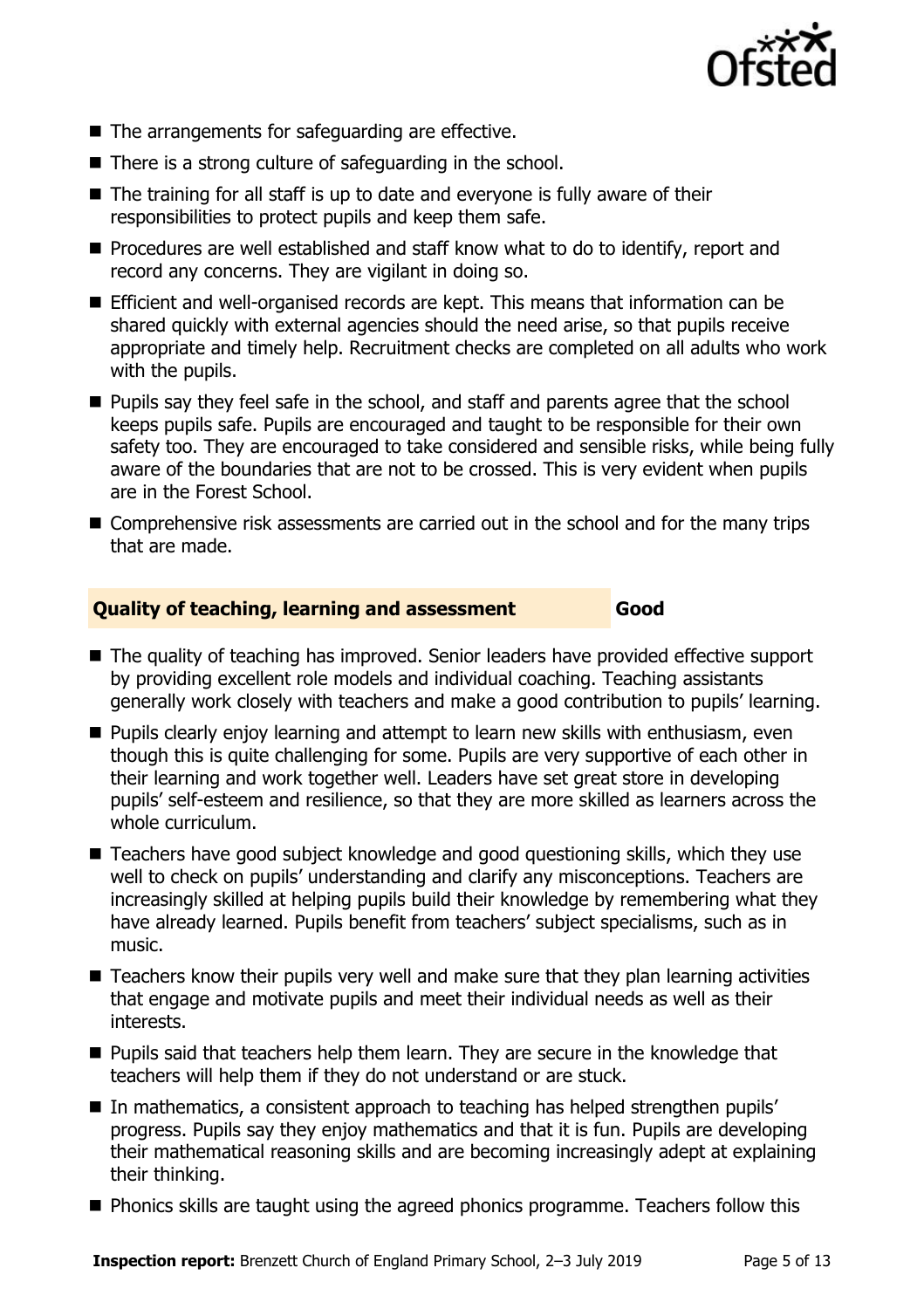

closely to ensure that the teaching of phonics is systematic. Teachers read to their pupils and ensure that they are exposed to a range of good-quality literature. Pupils enjoy the online reading programmes, which are helping to develop reading stamina and comprehension.

- Pupils' writing skills have improved. There is a strong focus on pupils using a dictionary to support their spelling and a thesaurus to promote a rich vocabulary. Year 2 pupils produced some well-structured and informative writing inspired by their trip out the previous day. Pupils have many opportunities to write in subjects other than English. Pupils enjoy writing for a range of different purposes, whether writing to The National Trust, entering a writing competition, or writing poetry about chocolate, based on Michael Rosen's work.
- The overall picture is of securely good teaching. Within this picture, however, work and expectations are not always demanding enough to stretch and challenge pupils to achieve higher standards.

#### **Personal development, behaviour and welfare <b>COULTS** Outstanding

#### **Personal development and welfare**

- The school's work to promote pupils' personal development and welfare is outstanding.
- Leaders place the well-being of pupils at the heart of the school's work. They have created a very happy and secure environment, and pupils love coming to the school. Many parents commented on how happy their children are at the school. One parent summed this up with the comment: 'They walk in with smiles on their faces in the mornings.'
- **Pupils have extremely positive attitudes to the school and learning, which helps them** make good progress. They want to do well, work hard and are proud of their achievements. The school is very calm and purposeful and a safe, nurturing place to be. Vulnerable pupils receive appropriate and exceptional care to support their social and emotional well-being.
- **Pupils are very polite and friendly. They play and learn together extremely well. They** are kind and caring and very respectful of each other and adults. They make strong friendships and promote the inclusive ethos of the school exceptionally well.
- There are very strong, trusting relationships between pupils and staff. Pupils said that there is no bullying in the school but that they are very confident to turn to adults should they have any concerns. They said they feel very safe in the school. They learn how to keep safe in a range of situations in and out of the school, including understanding how to keep safe online.
- Staff are unwavering in their work to boost pupils' confidence, self-esteem and aspirations, enabling them to thrive. Parents agree that their children are well looked after and happy at the school. One parent wrote: 'Great communication, very caring staff and teachers. I have watched my children grow in confidence; they are so positive about learning in all areas.'
- The breakfast club provides a safe, sociable and friendly start to the day for those who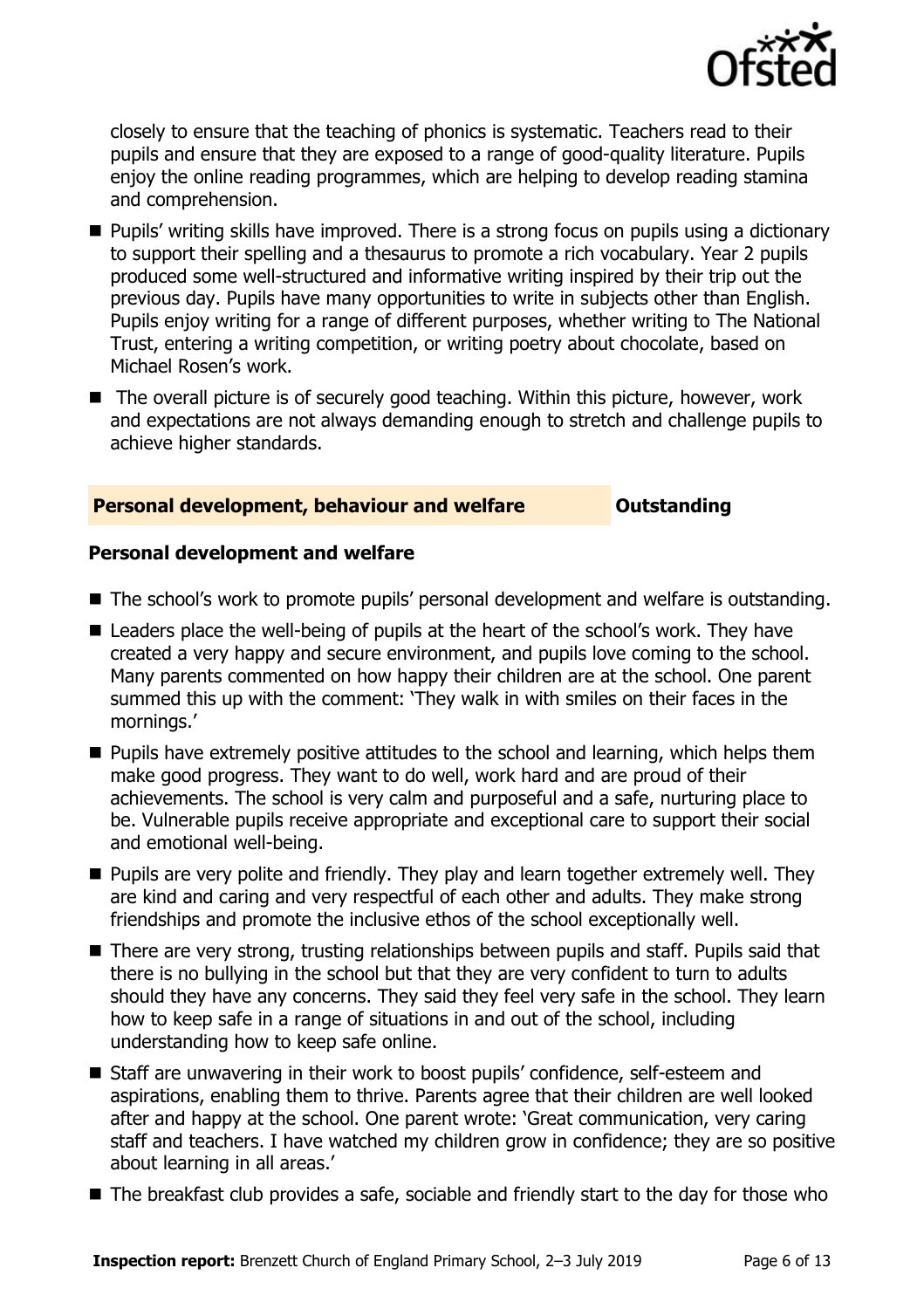

attend.

### **Behaviour**

- $\blacksquare$  The behaviour of pupils is outstanding.
- Pupils conduct themselves extremely well and help to create the calm, orderly atmosphere that pervades the school.
- **Pupils behave exceptionally well in lessons to meet teachers' high expectations and** clearly know what they should and should not do. They respond very well to teachers' requests and listen to them carefully.
- **Pupils behave equally well at lunchtime, around the school and in the playground. Play** is harmonious and energetic. Pupils enjoy organised sport, devising their own games, or, in the case of one group, creating their own book club, which they took very seriously.
- School records show that the number of any type of behaviour incidents has declined rapidly. Pupils who have particular behaviour needs are extremely well supported. They are helped to moderate and regulate their own behaviour through positive approaches. As a result, they achieve well and focus on their learning.
- Leaders have worked extremely hard to increase the school's overall attendance. As a result, attendance has improved to around the national average. Most pupils attend regularly, and the school goes above and beyond to support pupils and families where attendance persists as an issue.

#### **Outcomes for pupils Good**

- The typically good and improving teaching means that current pupils are making good progress from their varied starting points in reading, writing and mathematics and across a range of foundation subjects. This is demonstrated in their books and in the school's records of individual pupils' progress.
- Published information on pupils' attainment and progress needs to be viewed with caution and it does not accurately reflect pupils' achievement. This is because the size of the cohort and of key groups, in each year, is very small, and numbers of pupils fluctuate during the year. In 2018, for example, one pupil represented around 10% of both the Year 2 and the Year 6 cohorts.
- Nevertheless, in 2018, it was clear that, by the end of Year 6, pupils had made weak progress in mathematics compared to their progress in reading and writing, and attainment in reading, writing and mathematics was not good enough. A range of factors contributed to this, including a legacy of gaps in pupils' learning. However, pupils' attainment by the end of Year 2 was much closer to the expectations for their age.
- Leaders' actions have strengthened progress, although it remains a little uneven across the year groups. There are still gaps in learning in key stage 2, but progress is at least good and in some cases very rapid, which is helping pupils to catch up. Pupils' attainment is clearly improving as a result. More pupils are achieving the age-related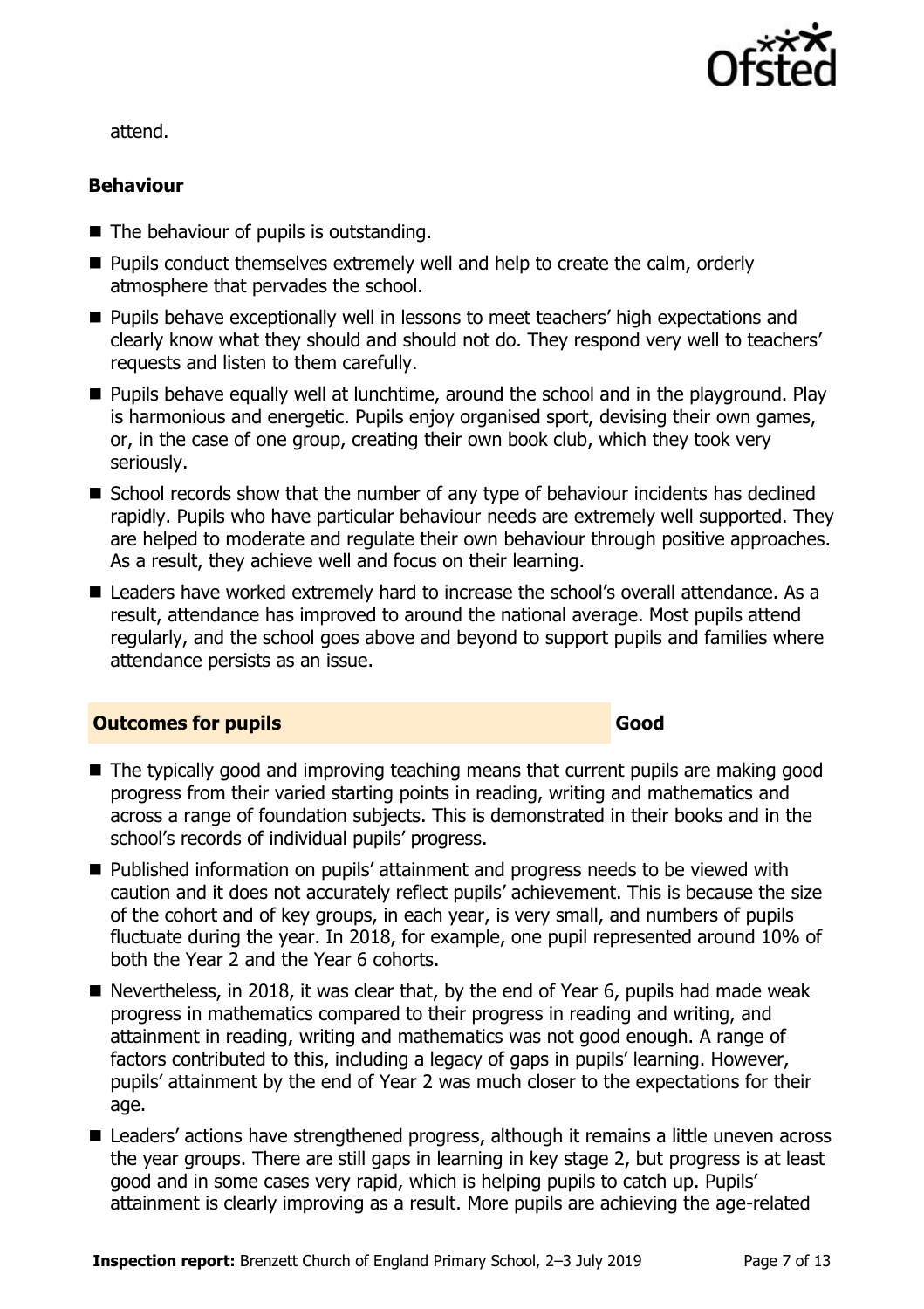

expectations; however, too few pupils are achieving the higher standards.

- **Pupils are now making broadly similar progress in mathematics compared to progress** in reading and writing. Disadvantaged pupils and pupils with SEND are, as other pupils, increasing their rate of progress and they are learning as well as others. Senior leaders rigorously check on pupils' progress and the quality of teaching. This enables pupils to receive early and specific support that meets their needs effectively to help them catch up. It enables pupils, whatever their needs, to participate fully in activities alongside other pupils.
- In the 2018 Year 1 phonics screening check, most of the pupils achieved the expected standard. Pupils use their phonics skills well to help them read and write unfamiliar words. Reading for enjoyment is promoted well from the Reception Year onwards, and pupils use their reading and writing skills well to learn across the curriculum subjects.

#### **Early years provision CONSTANDING TO A RESEARCH CONSTANDING TO A RESEARCH CONSTANDING TO A RESEARCH CONSTANDING TO A RESEARCH CONSTANDING TO A RESEARCH CONSTANDING TO A RESEARCH CONSTANDING TO A RESEARCH CONSTANDING TO**

- Children are given an excellent start to school in the Reception Year. They make very strong progress, often from starting points that are below what is typical for their age, and catch up quickly.
- For the past two years, by the end of Reception, the proportion of children achieving a good level of development has been above the national average. In the current year, the school's assessments, which are accurate, and observations of children indicate their excellent progress.
- The children are being taught in a class with Year 1 pupils. Careful and thoughtful planning ensures that children get the full benefit of the early years curriculum, with the added bonus of being with older pupils. By the end of the Reception Year, children are very well prepared to continue their learning in Year 1.
- There are excellent procedures for getting to know the children before they start at the school. As well as home visits and visits to pre-school settings, children are invited into the school. For example, during the inspection, children who will be starting in September and their parents spent time with the current Reception children in the Forest School.
- Very positive relationships are established and continue throughout children's time in the early years. Staff know the children very well, and individual needs are identified very quickly. Children are supported in all aspects of their early development and thrive socially and emotionally. This helps to overcome barriers to learning and ensures that the children make very strong progress.
- Leaders have created an exceptionally stimulating and enabling environment. All areas of learning are promoted inside and outside. Teaching is highly effective. Early basic skills are taught very effectively and in fun ways. Questioning helps to develop children's language and vocabulary as well as their thinking and reasoning skills. Highly stimulating activities both inside and outside the classroom spark children's curiosity, creativity and imagination. As a result, children are motivated, involved and engaged.
- Staff have clear and high expectations to ensure that children are safe and happy. Children's well-being is paramount. Their welfare needs are met extremely well, and all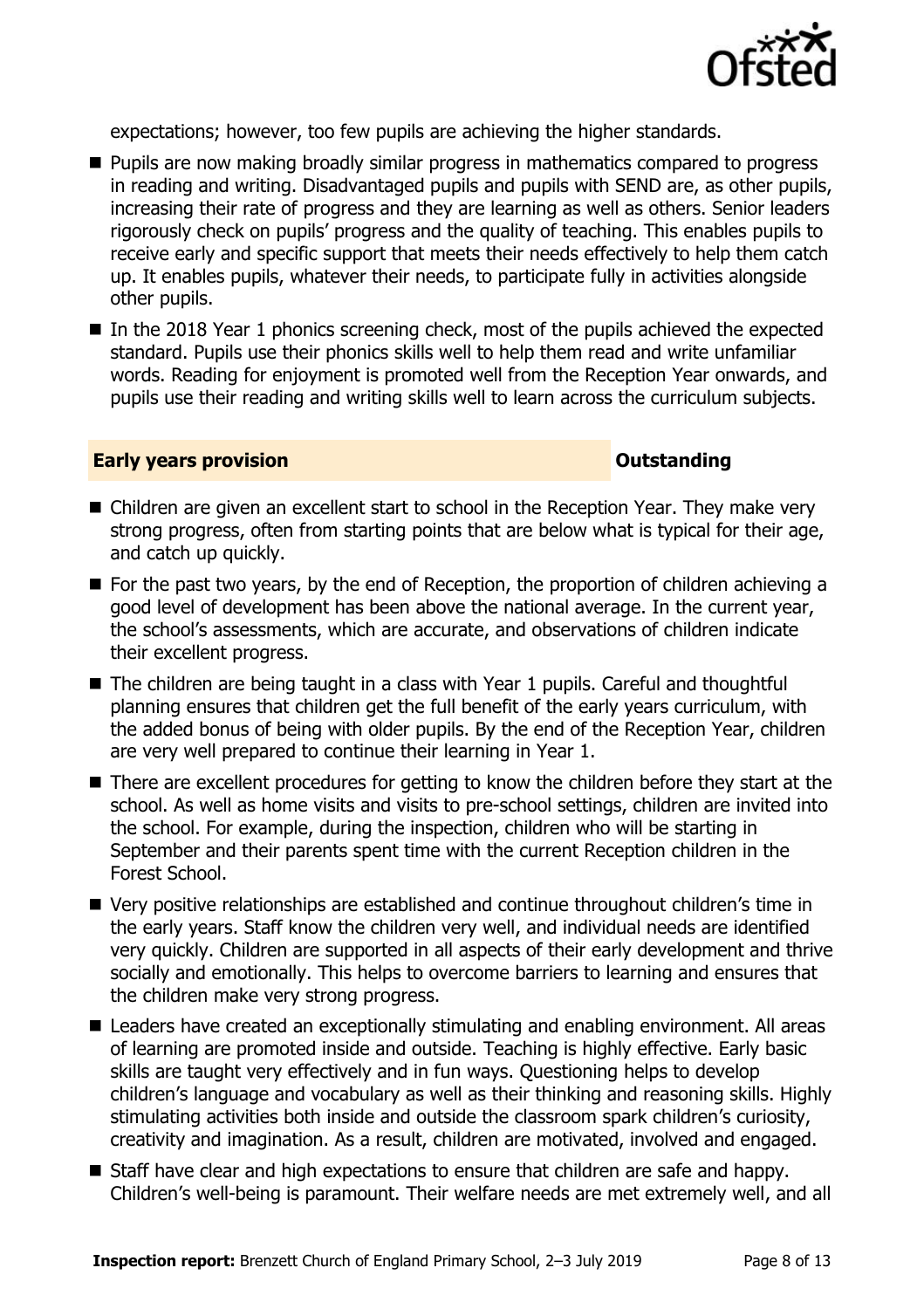

necessary actions are taken to support children whose circumstances may make them vulnerable. Children develop confidence and independence. They know how to stay safe, for example by wearing helmets when they ride the bikes and keeping themselves clean with aprons when they paint.

- Children learn to take risks and trust each other. They settle well, make friends quickly, co-operate with each other and behave well. Two children were having an animated conversation about the dinosaurs they had seen the day before on a trip to Wingham Wildlife Park. One child reminded the other that: 'they were only pretend you know, not real'. Another pair shared well when they were discovering dinosaur bones buried in the sand and informed me that they were, 'finding real treasure'.
- Leadership is dedicated and determined. The early years leader has welcomed the support and guidance from the trust to help enrich the environment, and strong leadership has had a considerable impact on the improvements in the early years.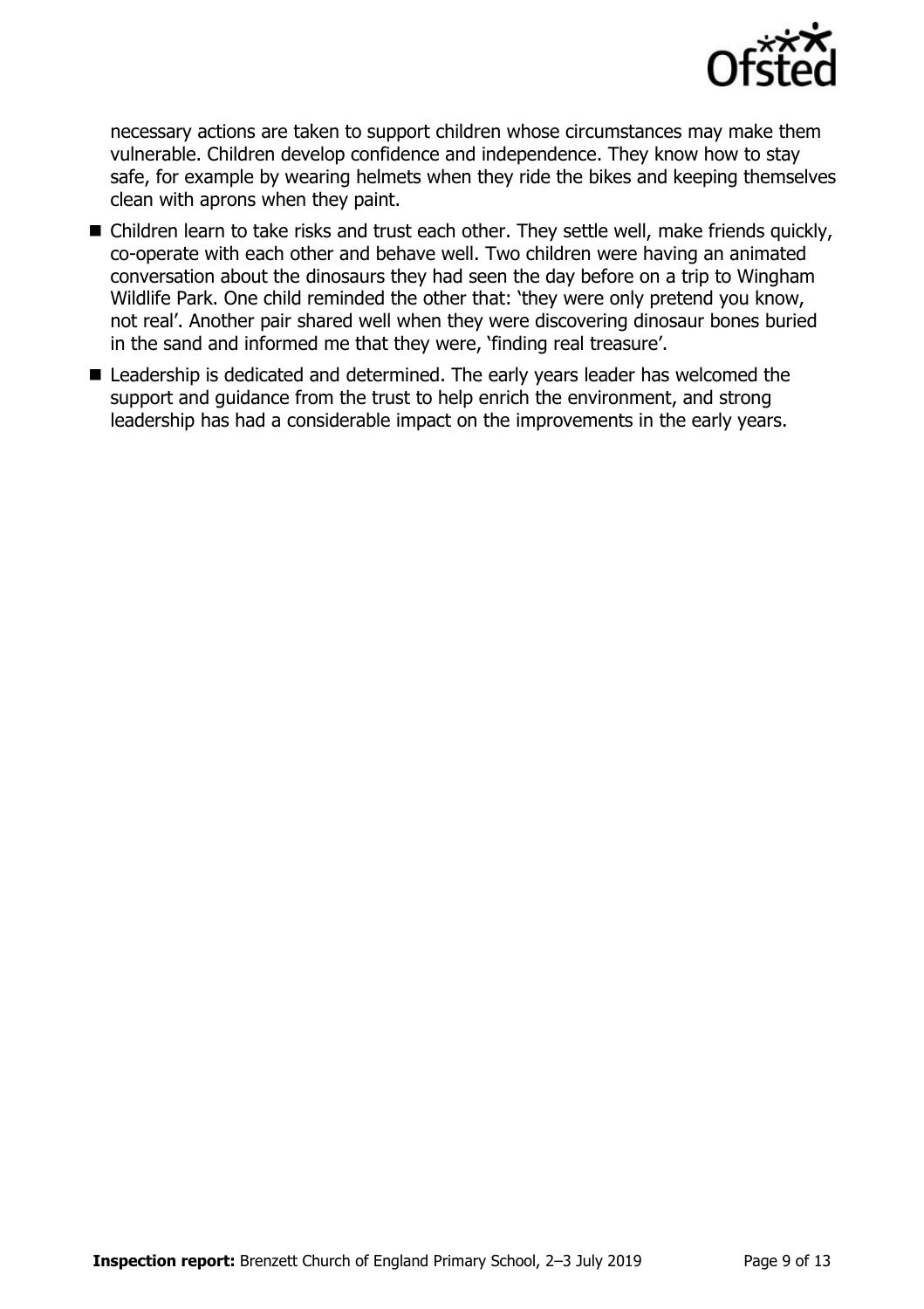

## **School details**

| Unique reference number | 143517   |
|-------------------------|----------|
| Local authority         | Kent     |
| Inspection number       | 10102020 |

This inspection of the school was carried out under section 5 of the Education Act 2005.

| Type of school                      | Primary                                                             |
|-------------------------------------|---------------------------------------------------------------------|
| School category                     | Academy sponsor-led                                                 |
| Age range of pupils                 | 4 to 11                                                             |
| Gender of pupils                    | Mixed                                                               |
| Number of pupils on the school roll | 67                                                                  |
| Appropriate authority               | Board of trustees                                                   |
|                                     |                                                                     |
| Chair                               | Anne Locke and Laura Paine – co-chairs                              |
| <b>Headteacher</b>                  | Iain Witts (executive headteacher)<br>Cassie Young (head of school) |
| Telephone number                    | 01797 344 335                                                       |
| Website                             | www.brenzett.kent.sch.uk                                            |
| <b>Email address</b>                | office@brenzett.kent.sch.uk                                         |

### **Information about this school**

- The school became an academy in October 2016. It is sponsored within the Diocese of Canterbury Academies Trust (Aquila). The multi-academy trust has a board of trustees. The chief executive officer (CEO) and other members of the trust work closely with the school.
- The school works in partnership with another local trust school. There is an executive headteacher for both schools. The head of school at Brenzett leads the school for four days a week and the assistant headteacher of the partner school leads the school for the fifth day. There is a joint local governing body for both schools.
- The school is much smaller than the average-sized primary school. Currently the school has three classes with mixed age groups and one Year 2 class.
- $\blacksquare$  The proportion of pupils eligible for the pupil premium is above average.
- $\blacksquare$  The proportion of pupils with SEND is above average.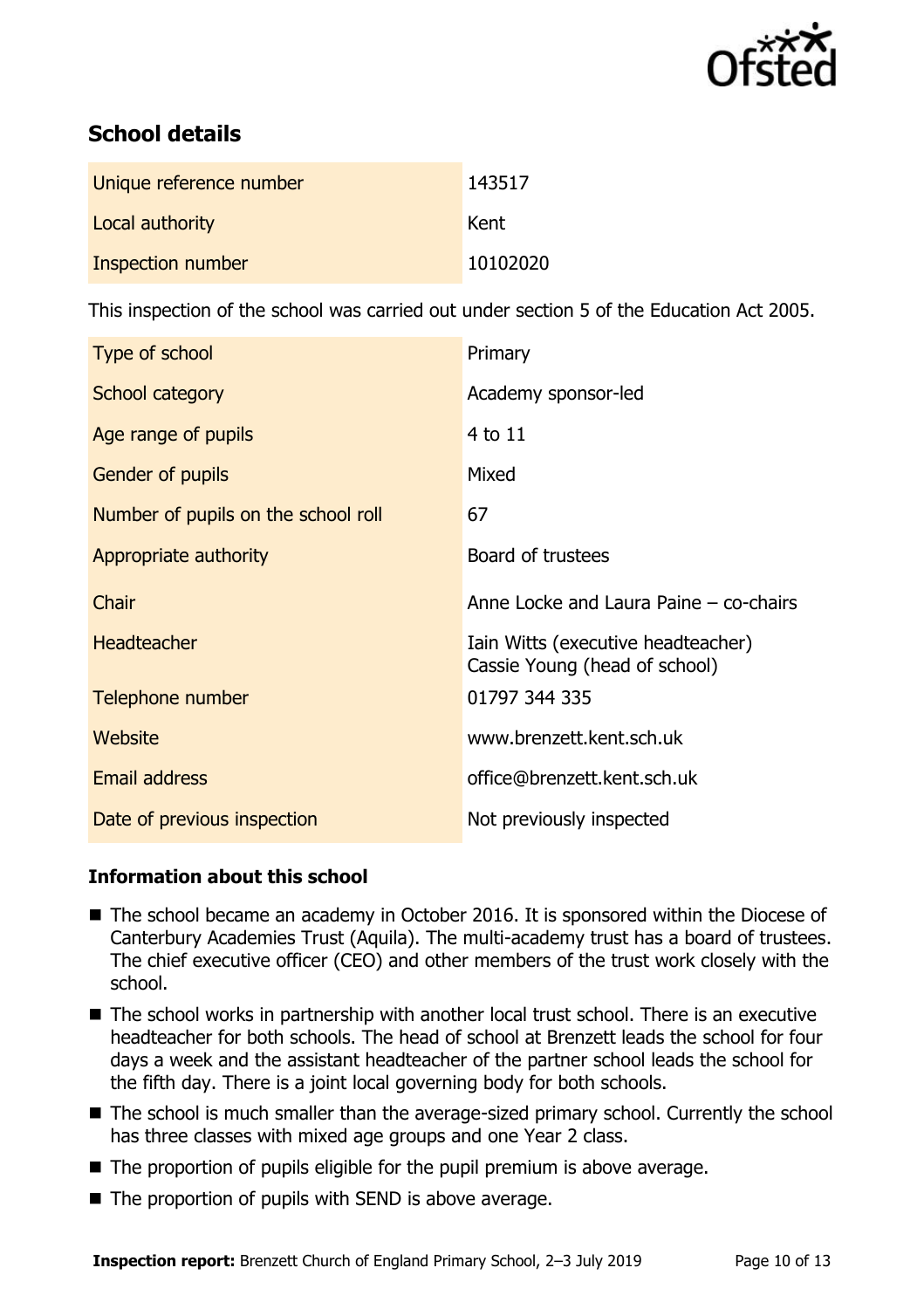

- The school provides a daily breakfast club.
- The school is a Church of England primary within the Diocese of Canterbury. It was last inspected under section 48 of the Education Act 2005 in July 2017 and is due for reinspection in 2022.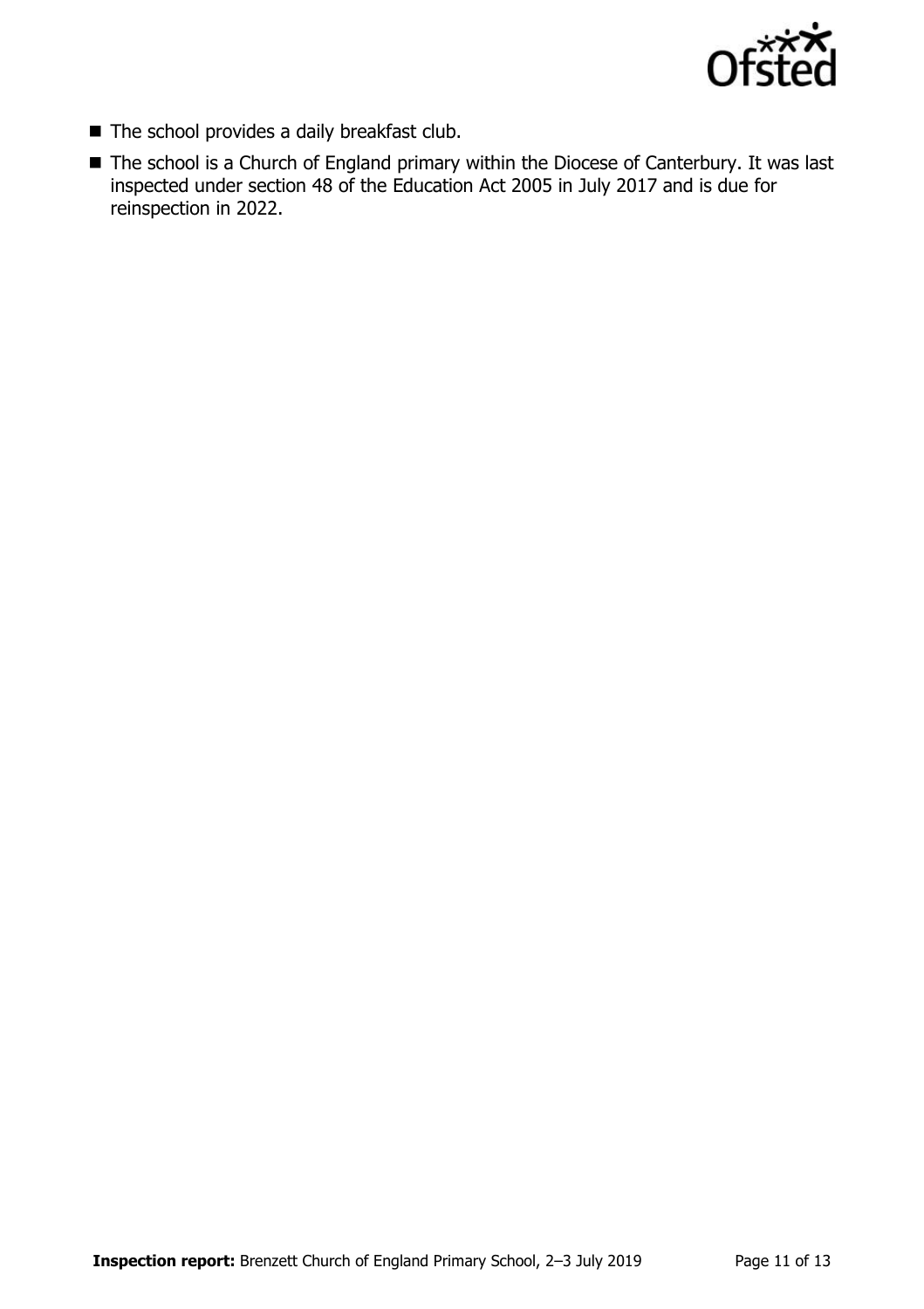

## **Information about this inspection**

- The inspector observed teaching and learning in all classes, accompanied by the head of school.
- The inspector examined samples of pupils' work and talked to individuals and groups of pupils about their learning and their views of the school. She heard some pupils read and observed pupils arriving at school and their behaviour at breaktimes and lunchtimes.
- Discussions were held with the executive headteacher, the head of school and the assistant headteacher from the partner school, as well as with other leaders in the school and from the trust. Meetings were held with the CEO and chair of the trust, the co-chairs of the local governing board and two other governors.
- The inspector examined a range of documents, including: leaders' checks on the school's performance and the quality of teaching and learning; the school plan; information on pupils' progress; and records relating to safeguarding, pupils' behaviour and attendance.
- There were 22 responses to Ofsted's online questionnaire Parent View, including 14 free-text comments. The inspector spoke to some parents at the start of the day. The inspector took account of 15 responses to Ofsted's staff questionnaire and 14 to the pupil questionnaire.

#### **Inspection team**

Margaret Coussins, lead inspector **Constant Constant** Ofsted Inspector